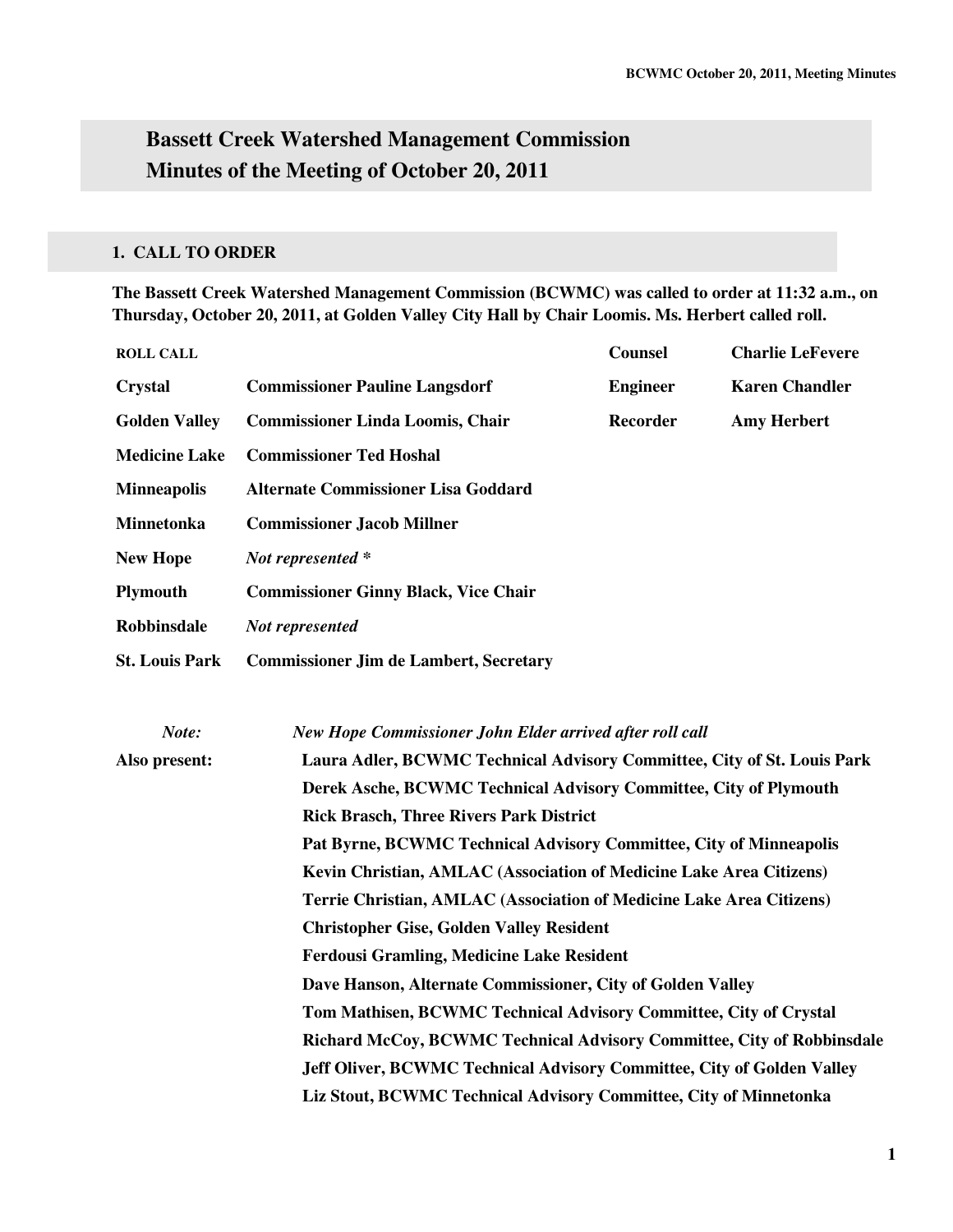## **2. APPROVAL OF AGENDA AND CONSENT AGENDA**

**Commissioner Black moved to approve the Agenda and the Consent Agenda. Acting Commissioner Goddard seconded the motion. The motion carried unanimously with seven votes in favor [Cities of New Hope and Robbinsdale absent from vote].** 

#### **3. CITIZEN INPUT ON NON-AGENDA ITEMS**

**No citizen input on non-agenda items** 

#### **4. ADMINISTRATION**

**4A. Presentation of September 15, 2011, Meeting Minutes. The meeting minutes were approved as part of the Consent Agenda.** 

**4B. Presentation of Financial Statements. The BCWMC's October 2011 financial report was approved as part of the Consent Agenda.** 

**The general and construction account balances reported in the October 2011 Financial Report are as follows:** 

| <b>Checking Account Balance</b>                                    | \$525,952.99       |  |
|--------------------------------------------------------------------|--------------------|--|
| <b>TOTAL GENERAL FUND BALANCE</b>                                  | \$525,952.99       |  |
| <b>TOTAL CONSTRUCTION CASH &amp;</b><br><b>INVESTMENTS</b>         | \$2,009,733.13     |  |
| Investment due 9/16/2015                                           | \$512,059.83       |  |
| <b>TOTAL ON-HAND CONSTRUCTION</b><br><b>CASH &amp; INVESTMENTS</b> | \$2,521,755.00     |  |
| <b>CIP Projects Levied - Budget Remaining</b>                      | $(\$2,486,864.69)$ |  |
| <b>Closed Projects Remaining Balance</b>                           | \$34,890.31        |  |
| <b>2011 Anticipated Tax Levy Revenue</b>                           | \$444,068.08       |  |

**4C. Presentation of Invoices for Payment Approval.** 

- **i. Kennedy & Graven Legal Services through August 31, 2011 invoice for the amount of \$1,533.55.**
- **ii. Barr Engineering Company Engineering Services through September 30, 2011 invoice for the amount of \$33,090.58.**
- **iii. Amy Herbert September Secretarial Services invoice for the amount of \$3,087.48.**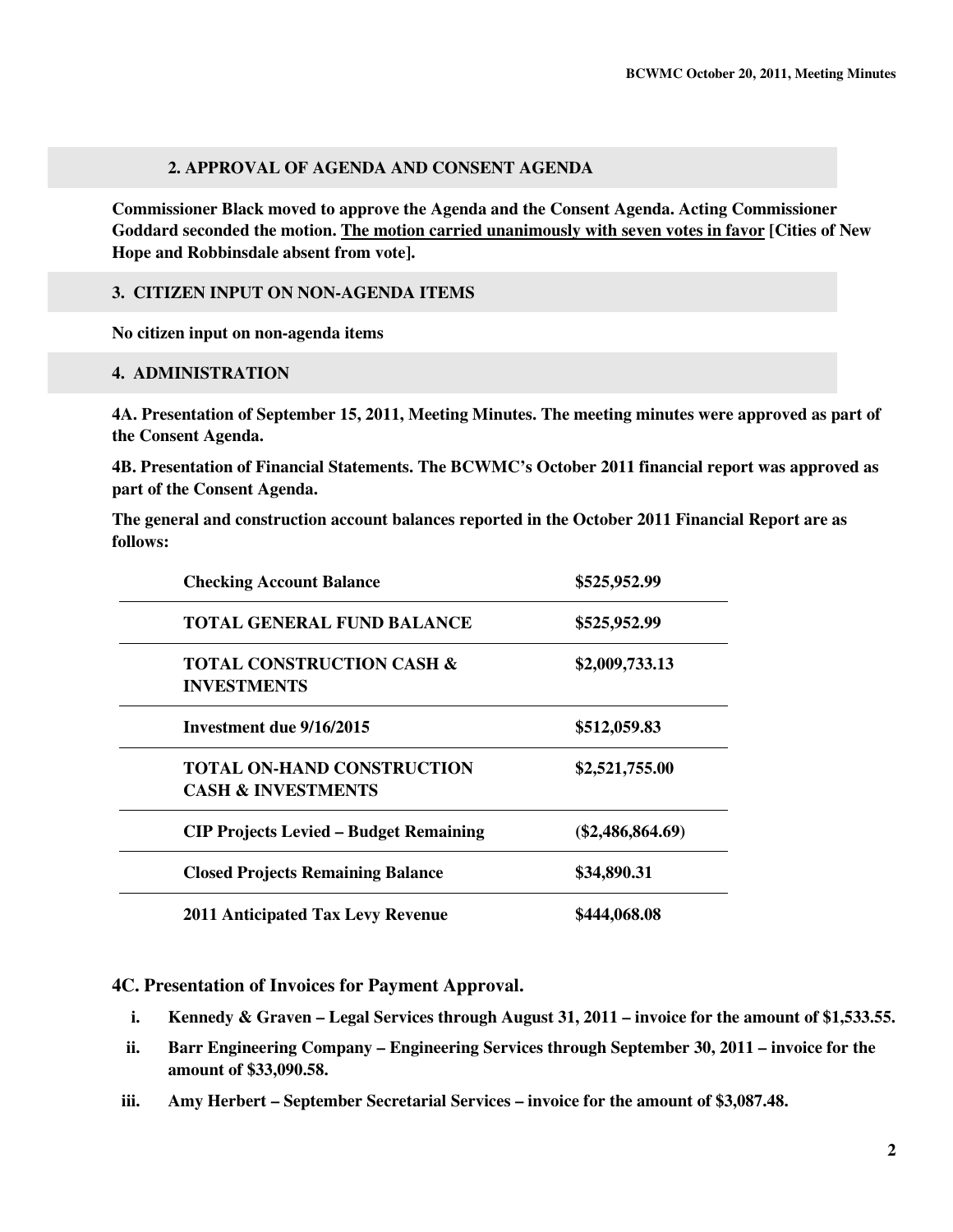**iv. D'amico - ACE Catering – October BCWMC meeting catering – invoice for the amount of \$248.34.** 

**Commissioner Langsdorf moved to approve payment of all of the invoices. Commissioner Black seconded the motion. By call of roll the motion carried unanimously with seven votes in favor [Cities of New Hope and Robbinsdale absent from vote].** 

**4D. BCWMC Budget Committee Recommendations for the 2011 Budget, Commission Administration, and 2012 Budget. Commissioner Black noted that the Committee met after the Commission's October meeting packet had been mailed out but that the Committee's memo had been emailed out and handed out. She noted that in the memo the Committee had made adjustments to the numbers discussed at the September Commission meeting to reflect for the September expenditures in some of the budget items addressed in the Commission's September action regarding reducing spending and budget in the following line items: Water Quality/ Monitoring, Water Quantity, Watershed Inspections, Annual Flood Control, and Review Municipal Plans.** 

**The Commission discussed the idea of adding back the cuts it approved last month in the water quality and quantity budgets but took no action. Ms. Chandler answered questions regarding the water quality budget and the status of the 2011 water samples. She clarified that all of the water samples have already been taken for the 2011 sample season. Ms. Chandler said that the cut in the 2011 water quality budget would mean that the report on the data would not be prepared in 2011.** 

**Ms. Chandler said that former Administrator Nash was leading the effort to investigate the possibility of the BCWMC using transducers on several lakes in the watershed as the way to monitor water levels. She said that the Commission Engineer does not know the status of that project. She added that the water quantity budget cut for the remainder of 2011 means that water levels will not be taken for the rest of the year.** 

**Chair Loomis said that the Commission needs to check with Mr. Nash on the status of the transducer project. Commissioner de Lambert offered to loan the BCWMC two sealed transducers for the winter for the Commission to trial using them to monitor water levels. He noted that those transducers would not auto-correct for barometric pressure but such information could be obtained from the airport.** 

## **[***Commissioner Elder arrived***]**

**The Commission discussed the idea of cancelling the Commission's December or January meeting. Mr. LeFevere offered methods that the Commission could employ to take care of its administrative business if it did cancel one of its meetings, such as appointing a committee or asking a quorum to meet for an abbreviated meeting. Mr. LeFevere encouraged the Commission to make the decision in November when it had a better idea of what work it had in front of it so that the Commission wouldn't run into the issue of cancelling a meeting but then needing to reverse the decision due to the need to conduct timely permit application reviews or other matters that couldn't be delayed.** 

**Chair Loomis asked if the Commission wanted to take any other action now regarding its budget. Commissioner Hoshal asked what the consequence would be if the Commission ended up running over its 2011 budget. Chair Loomis responded that the budget is the Commission's planning document. Commissioner Hoshal commented that the Commission has spent its budget in a responsible manner and on justified expenses.** 

**Ms. Chandler stated that the Commission Engineer has taken steps to reduce budget per the direction**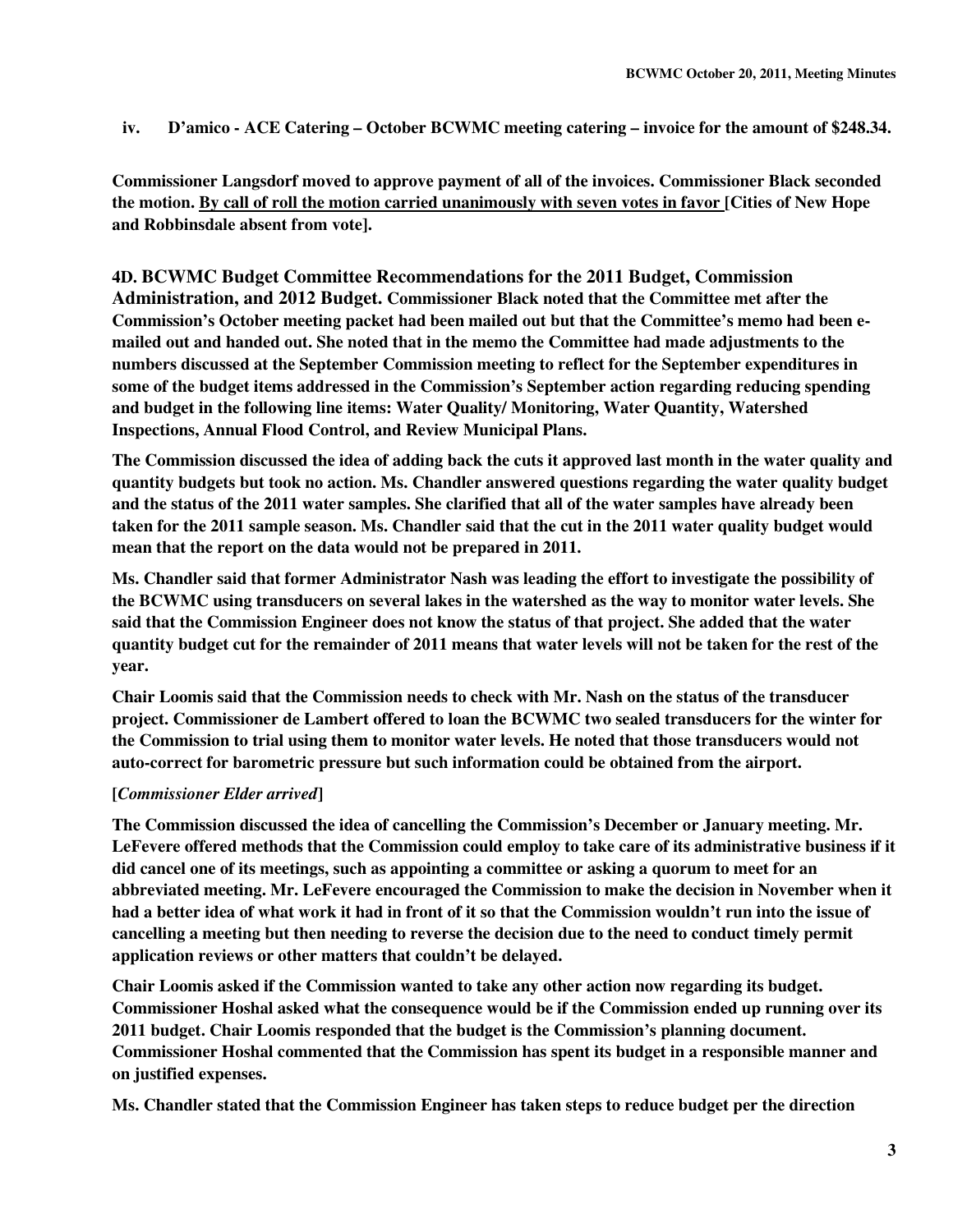**given by the Commission last month and she wanted to make sure the Commission was aware of that and continued to be in agreement with it. Chair Loomis said yes and added that the Commission can always discuss at a future meeting if it wants to reinstate any of those items. She said that there is no action needed now on the part of staff.** 

#### **5. NEW BUSINESS**

## **A. Sweeney Lake Outlet Replacement Project**

- **i. Order November 16th Public Hearing on Project. Mr. LeFevere noted that the project requires a hearing for the member cities but the notice is not required to go out in the Commission's official publication. He said that the Commission's acknowledgment today of the November 16th hearing ratifies the action of the Recording Administrator who has already notified the cities of the hearing.**
- **ii. Feasibility Report Presentation. Ms. Chandler gave a PowerPoint presentation of the Sweeney Lake Outlet Replacement Project. She described the ways in which the existing structure is deficient, addressed the recommended solution, which is a sheet pile weir with a concrete cap, discussed the opinion of cost for the estimated \$180,000 project, and noted anticipated needs for permits, approvals, and agreements. Chair Loomis asked about the status of the grant application for the project from the Dam Safety grant program. Ms. Chandler reported that the project did not receive grant funding.**
- **iii. Cooperative Agreement for Preparation of Plans and Specifications for the Reconstruction of the Sweeney Lake Outlet. Commissioner Black moved to approve the Cooperative Agreement. Commissioner Elder seconded the motion. Chair Loomis requested the friendly amendment that the Commission authorize the Vice Chair to sign the agreement on the Commission's behalf. Commissioners Black and Elder approved the friendly amendment. The motion carried unanimously with eight votes in favor [City of Robbinsdale absent from vote].**
- **iv. Direct Preparation of Materials for November Meeting. Ms. Chandler noted that the Commission would need a draft resolution and a draft cooperative agreement prepared for the November meeting. Commissioner Black moved to approve directing staff to prepare any necessary materials for the November meeting. Commissioner Elder seconded the motion. The motion carried unanimously with eight votes in favor [City of Robbinsdale absent from vote].**

#### **6. OLD BUSINESS**

## **A. Status Update on Cooperative Agreements.**

## **Wirth Lake Structure Modification Project**

**Mr. LeFevere said that the Commission's past cooperative agreements have been set up based on one model. He said that the model was that the city building the project would own the project once it was completed, at which time the completed project would become part of the city's infrastructure. He said that in the Commission's** *Watershed Management Plan* **the BCWMC decided to assume responsibility for maintenance and repair of the infrastructure of the original flood control project. Mr. LeFevere noted that he assumes that decision was based on the fact that the Commission had funds left over from the flood control project. He said he believes that the Commission wanted to put the funds collected for**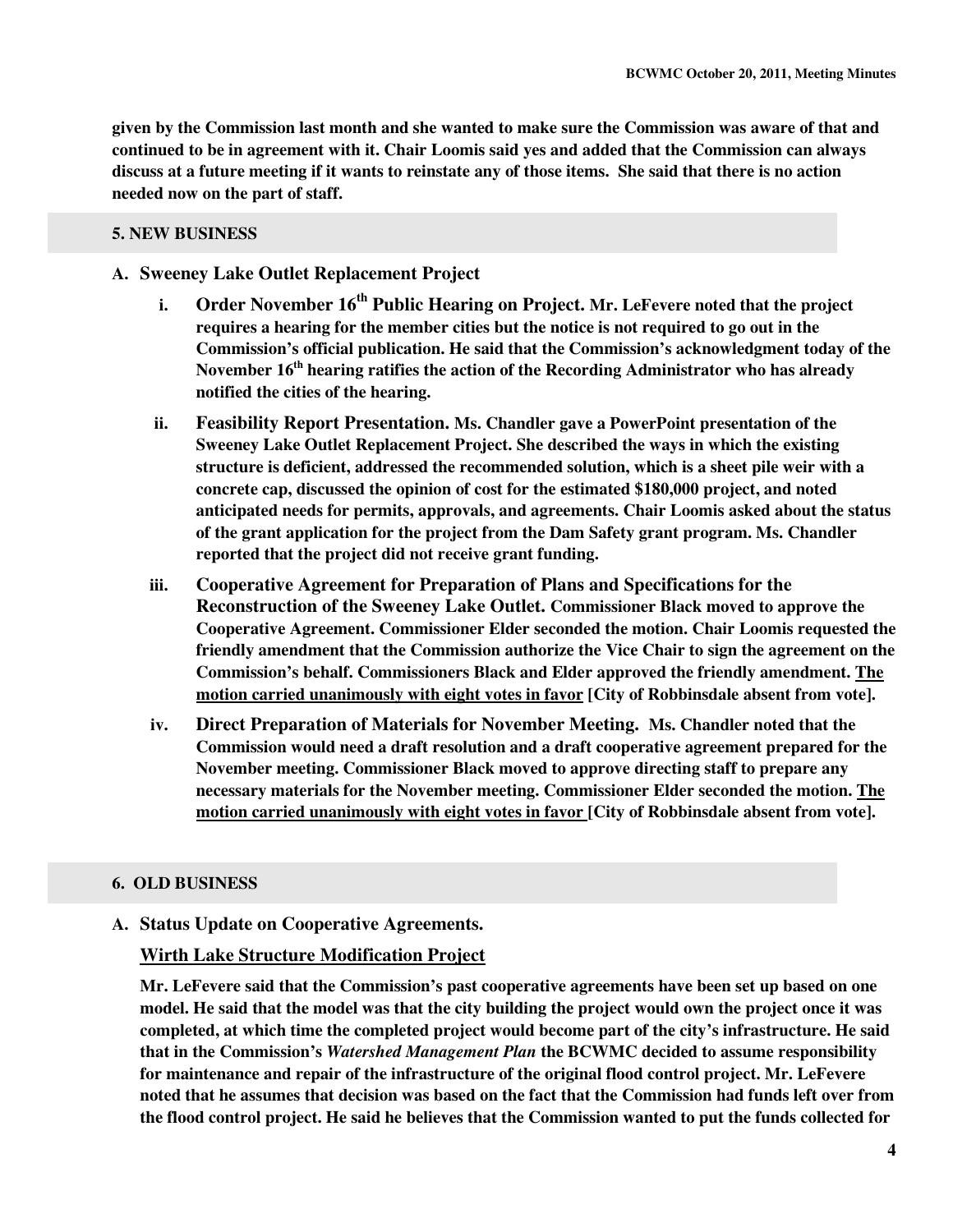**the project to use maintaining the project. He said that decision did not extend to the Commission's water quality projects. Mr. LeFevere said that there isn't anything in the Commission's Plan requiring it to participate in the maintenance of water quality projects.** 

**Mr. LeFevere said that the first draft of the agreement for the Wirth Lake Outlet Structure Modification project was drafted per the Commission's typical model. He reported that the City of Golden Valley has requested that the agreement be revised to indicate that the City would be responsible for routine maintenance but the Commission would be responsible for major maintenance, repair, and replacement.** 

**Mr. LeFevere noted that this request would probably raise Commission questions on whether the Commission wants to take on responsibility for long-term maintenance and if so, when. He said the cities may have questions about facilities that have already been built for water quality treatment prior to the assignment of waste load allocations. He said that this is a big policy issue as well as a significant financial issue so he is bringing it back to the Commission for discussion and direction on how to respond to Golden Valley's request.** 

**Jeff Oliver said that there must be some verbiage that would reflect that the Commission would take responsibility for replacement and major structural reconstruction such as replacement of the check valves. He said that Golden Valley would be responsible for maintenance of the hatch, trash removal, but the major structural repairs or replacement should be a watershed responsibility. Mr. Byrne agreed with Mr. Oliver that replacement of the structure is a regional issue and there should be a shared obligation due to the TMDL wasteload allocation. He suggested that the Commission consider agreeing on the language that routine maintenance is considered maintenance performed through the year; long-term maintenance is considered a long-term process like pond dredging that happens once every 15 years; and, replacement is considered work that is again at the level of a capital project.** 

**Mr. LeFevere stated that he needs direction from the Commission on the draft agreement. Commissioner Black said that she is wondering about the timing of the agreement in terms of when the City would need it to be finalized since it is getting close to the time for the construction of this type of project. Mr. Oliver said that the City is planning to do construction this year. Commissioner Black said that she is comfortable with structuring the agreement as narrowly as possible to indicate that the Commission would be responsible for replacement of the structure. Mr. Oliver asked that the language be broad enough to include the replacement of the check valves. Mr. LeFevere said that it sounds like Commissioner Black's concept that the Commission participate with the big costs. Commissioner Black agreed. Commissioner Elder agreed with Commissioner Black's concept with the condition that language specifically delineates between long-term maintenance and replacement because he is not in agreement with long-term maintenance but does agree with the concept that the Commission would be responsible for replacement.** 

**Chair Loomis said that the Commission indicates its agreement with Commissioners Black and Elder and directs staff to prepare the cooperative agreements with language that the Commission would be responsible for handling the replacement of the structures.** 

## **Main Stem Agreement**

**Mr. LeFevere reported that he has gotten input from Golden Valley but not Minneapolis on the Main Stem Agreement.** 

**B. Set Agenda for the November 3rd TAC Meeting. Ms. Chandler said that the packet includes a**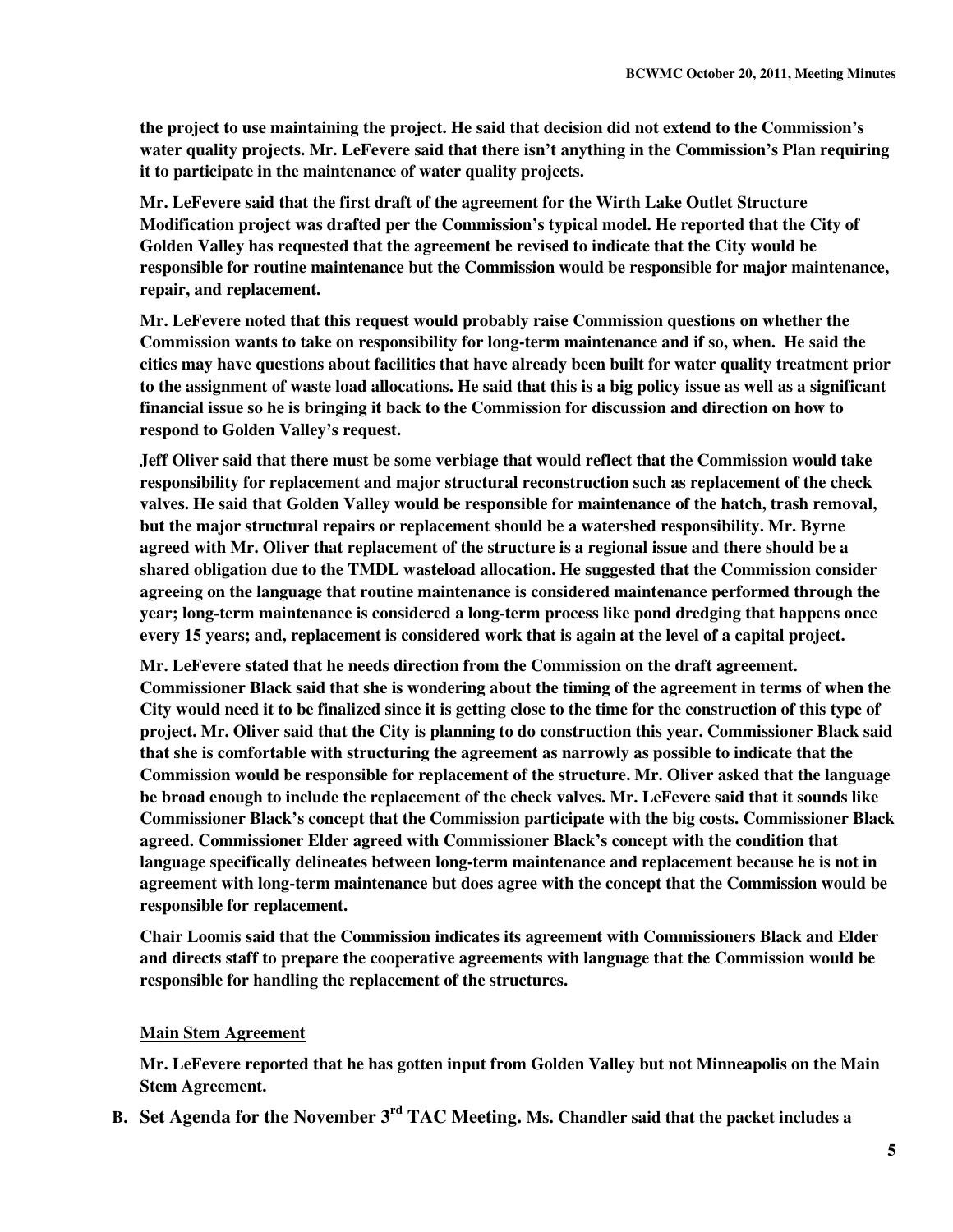**memo with a list of remaining TAC items. She reviewed the memo with the Commission. She said that the TAC would need to discuss applications for Channel Maintenance Funds at a future TAC meeting but the materials wouldn't be ready for discussion at the November meeting. Commissioner Black recommended that the Commission direct the TAC to move ahead with reviewing the received RFQs and recommending a final list of firms to the Commission and to discuss the locations of the placement of the proposed pressure transducers. The Commission agreed. Commissioner de Lambert volunteered to be the TAC liaison at the November 3rd TAC meeting.** 

**Ms. Chandler said that the BCWMC received an inquiry from Brad Wozney of BWSR asking the status of the Commission's Next Generation Planning Process. She added that the Commission hasn't discussed this issue in some time. The Commission agreed to add to a future meeting agenda a discussion of the Commission's Next Generation Planning Process and timeline.** 

**C. Discussion with Three Rivers Park District about Aquatic Invasive Species/ Zebra Mussels. Rick Brasch of the Three Rivers Park District (TRPD) summarized the Three Rivers Park District's boat inspection work that took place between Memorial Day and Labor Day this year. He noted that the TRPD logged 82 hours per week on boat inspections.** 

**Mr. Brasch reported that the TRPD received a \$7,700 grant from the Minnesota Department of Natural Resources (DNR) to help increase the TRPD inspections at the three points of entry including Fish Lake, Medicine Lake, and Lake Independence. He said that the DNR added 146 hours of inspections at Medicine Lake by DNR staff and the DNR staff primarily filled in hours at the end of the day after the TRPD inspectors had left. Mr. Brasch noted that the TRPD had spent approximately 50 hours a week at Lake Independence and Fish Lake and more than 80 hours a week doing inspections at Medicine Lake.** 

**Mr. Brasch fielded questions from the Commission. Commissioner Hoshal said that he had passed on to Commission staff for distribution to the Commission a link to the Minneapolis Park and Recreation Board's Zebra Mussels Action Plan and noted that anyone still needing the link could contact staff. Commissioner Black asked if any Commission member would be willing to go through the MPRB plan and summarize and pull out points for Commission discussion at a future meeting. She noted that the Commission likely would want to have the discussion and decisions made before the lakes warm up in about April. Commissioner Hoshal volunteered.** 

**D. Draft BCWMC Policy Manual. The Commission reviewed and made edits to Policy 2.10 Required Scheduled Activities (page 15 in draft manual) and Policy 2.11 Code of Ethics/ Conflict of Interest.** 

## **7. COMMUNICATIONS**

## **Chair:**

**1. Chair Loomis reported that the Commission received a communication about the City Watershed Industrial Storm Water Connection. She asked about how the Commission Engineer could obtain a list of industrial stormwater permitees in the watershed. Mr. Oliver said the information is available on the Minnesota Pollution Control Agency (MPCA) Web site. Chair Loomis said the Commission received an invitation to attend a meeting of the Joint Municipal Storm Water Watershed / MPCA Industrial Storm Water group from 9:45 a.m. to 2:00 p.m. on November 9th at the MPCA. Chair Loomis asked the Commission if it wants to send someone to this meeting. Pat Byrne said that he would be attending the meeting and could attend on the Commission's behalf.**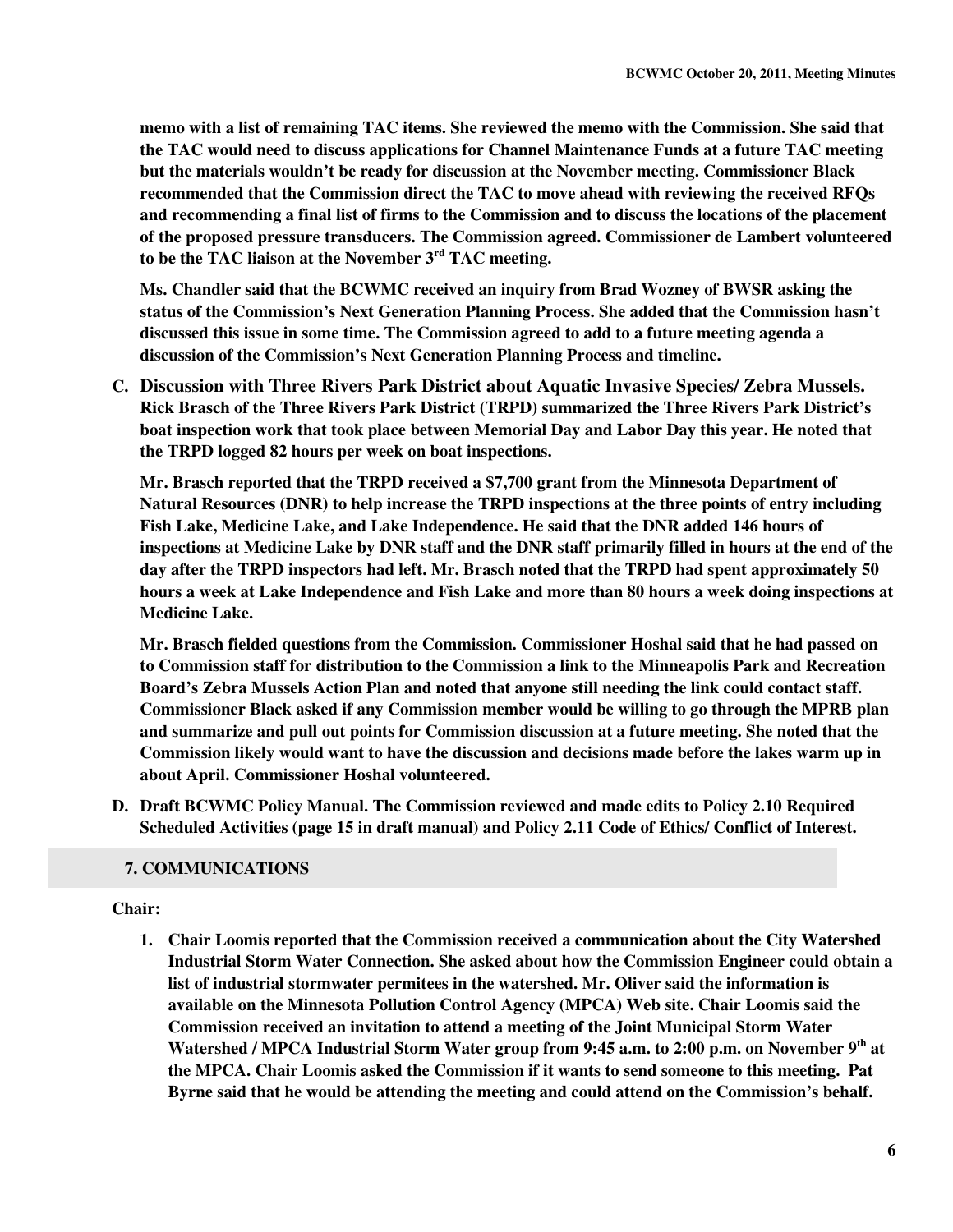**2. Chair Loomis stated that BWSR contacted the Commission asking to be sent the replacement pages in its Plan as modified by the Commission's recent Plan Amendment. Commissioner Black moved to approve staff to send the replacement pages to BWSR. Commissioner Elder seconded the motion. The motion carried unanimously with eight votes in favor [City of Robbinsdale absent from vote]. Chair Loomis also said that BWSR is asking for an update from the Commission about its Next Generation Planning process and time line.** 

## **Commissioners:**

- **1. Commissioner Black reported on the status of the Hennepin County draft report of the Water Governance Project.**
- **2. Commissioner Hoshal introduced Ms. Ferdousi Gramling from the City of Medicine Lake who may be appointed by the City to represent it on the BCWMC's Technical Advisory Committee.**

## **Committees:**

## **Education Committee**

- **1. Commissioner Langsdorf said that the Education and Public Outreach Committee submitted an article for publication under Chair Loomis' name but the paper didn't want to publish it during the weeks before the election. Chair Loomis commented that she has asked the paper to publish the article under Commissioner Langsdorf's name as the Chair of the BCWMC Education Committee.**
- **2. Commissioner Langsdorf reported that the West Metro Water Alliance will next meet in January 2012.**
- **3. Derek Asche had an update on the Metro Chloride Project. He said the group recently had its kickoff meeting and plans to begin meeting on a regular basis. Mr. Asche brought up the Nine Mile Creek Watershed District's chloride TMDL.**

# **Engineer Communications**

- **1. Ms. Chandler reported that the 2010 Clean Water Fund grants, which the Commission received for the 2010 Plymouth Creek and the 2010 Main Stem projects, expire on December 31st. She said that BWSR has communicated that all funds must be spent, not just encumbered, by that date. Ms. Chandler said that the Commission Engineer has been contacting the cities and asking about the status of the projects. She said that the Commission received today a reimbursement request from the City of Plymouth for the 2010 Plymouth Creek Restoration Project. Ms. Chandler said that the Commission Engineer would like the Commission to receive all reimbursement requests by the next meeting so it can gauge if it will need to request an extension. She said that the Commission Engineer would like the Commission to direct it to review the reimbursement request from the City of Plymouth and the upcoming request from the City of Golden Valley for Commission discussion at its next meeting. The Commission directed the Commission Engineer to perform the reviews.**
- **2. Ms. Chandler reported that the Commission Engineer submitted the grant application for the 2012 Clean Water Fund grant.**
- **3. Ms. Chandler said that at a future meeting the Commission Engineer will present the Schaper Pond feasibility report. She said that if the Commission wants to follow up on its discussion of management options of Twin Lake then Dr. Keith Pilgrim could do it at the**